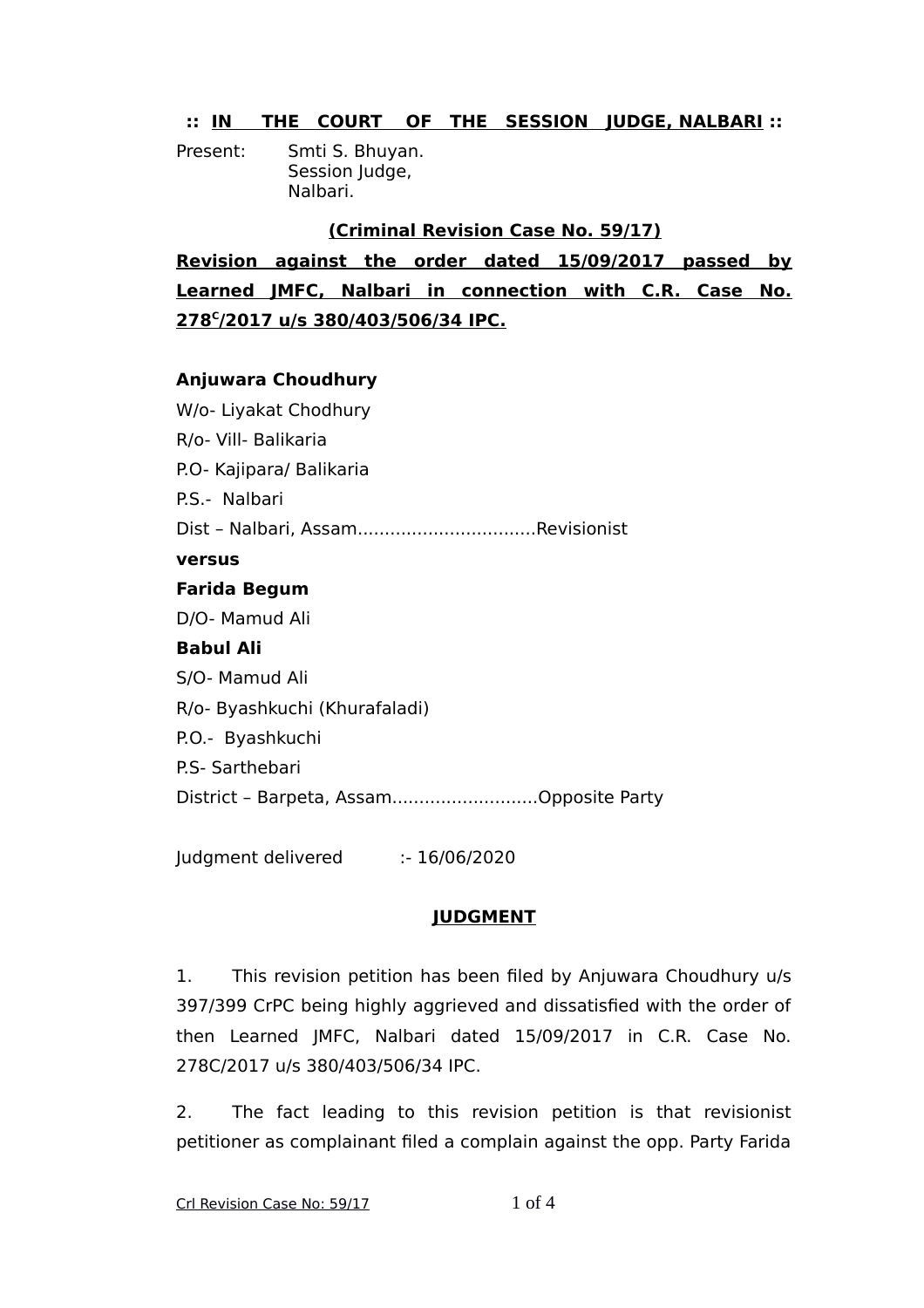Begum and Babul Ali in the court of learned CJM Nalbari. She stated she is a simple lady whreas accused persons are greedy. Her son Rinku Choudhury got married with accused no.1 Farida Begum and their marriage was solemnized socially as per muslim ritual on 13/03/2016. Thereafter, Farida Begum stayed at her house being her daughter-inlaw and started conjugal life with her son Rinku Choudhury, clever accused Farida Begum not fulfilling her duties as married lady and having extra marital relationship. When complainant's son Rinku Choudhury went to his service place, accused no.1 Farida Pathak talking with a boy title Pathak and on asking she replied said boy is her relative, but they were never rude to her. On 08/01/2017 at about 12PM in the absence of Rinku Choudhury, Farida Begum called her brother Babul Ali and took away Rs. 50,000 cash amount, two gold necklace, one pair of earing, one pair of gold bangle, five pat sets telling informant that she will return home after 3 days. Complainant stated that all the aforesaid goods are purchased by her husband and kept in the godrej and one key of the godrej is in accused possession. After this incident on 21/01/2017 complainant with her relative went to bring Farida Begum to her house but Farida refuse to return to her house. On 03/07/2017 her son Rinku pronounced three talaq to Farida at Nalbari, Sadar Kazi and after getting the talaq nama the accused person again threatened to her and her son on 11/07/2017 with dire consequence, hence, th case.

3. Then Leaned CJM after recording the statement of the complainant u/s 200 CrPC, transferred the case to the court of learned JMFC for disposal. Then learned JMFC Nalbari after recording statement of the witnesses u/s 202 CrPC dismissed the case of the complainant u/s 203 CrPC, hence, this revision petition.

4. I have scrutinized the case record. According to the complainant cause of action first started on 08/01/2017 when Farida Begum, Opp. Party left the matrimonial house and complainant has knowledge about the same. Her plea is that on 21/01/2017 they went to the house of accused to bring back her and Farida Begum refused to return to her matrimonial house. On 03/07/2017 Rinku Choudhury son of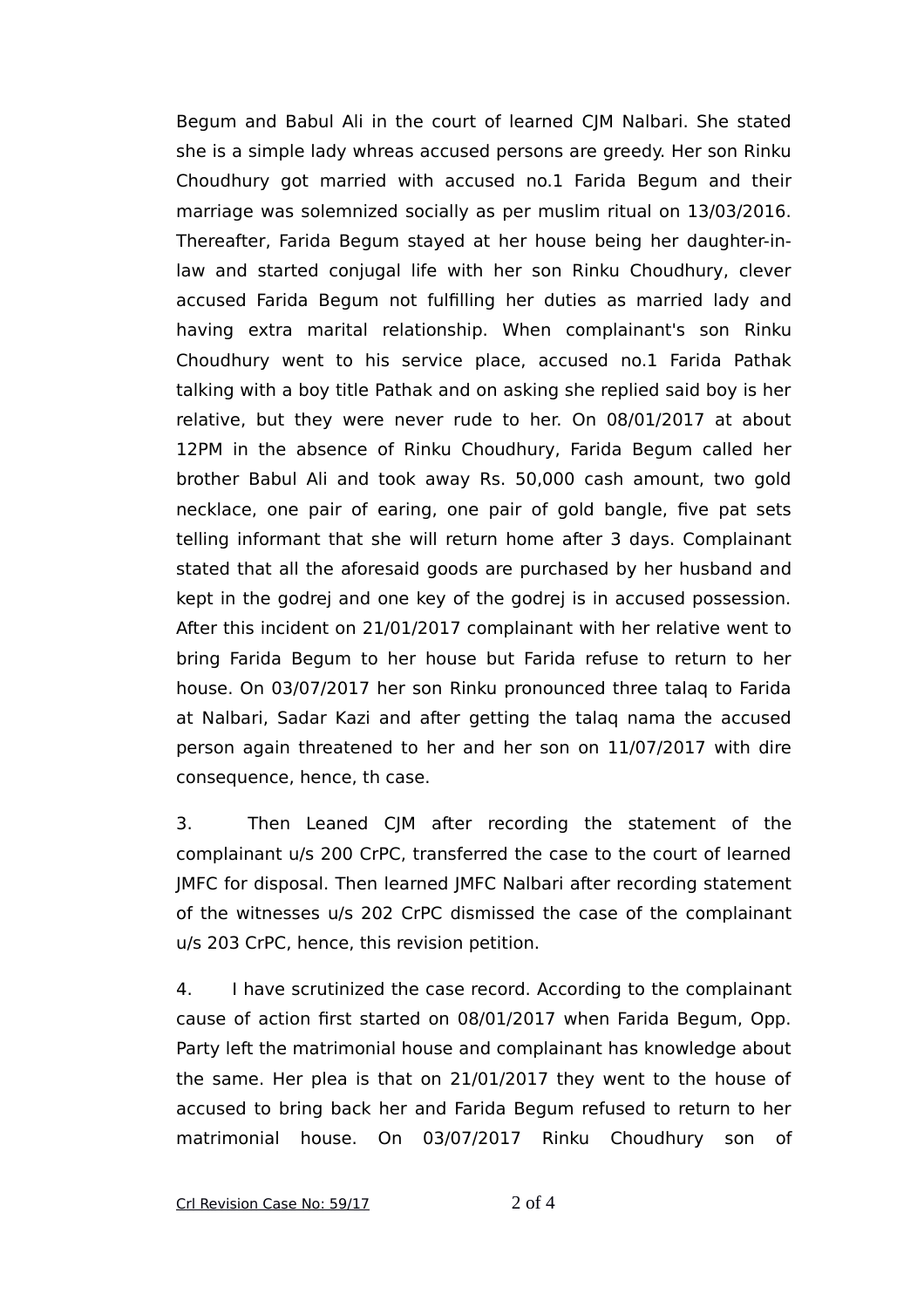complainant revisionist divorced accused no.1 Farida Begum. She allegedly on 11/07/2017 accused no.1 Farida Begum, her estranged daughter-in-law gave threatening to her and her son Rinku.

5. Complainant in her petition as well as in her statement recorded u/s 200 CrPC made statement that her son Rinku Choudhury married accused no.1 Farida Begum as per Muslim Shariyat on 13/03/2016 and since then she was staying at complainant house as her daughter-inlaw. Her statement in her complain petition as well as in her 200 CrPC statement further pointed that key of the almirah is kept by both she and her daughter-in-law that means both has accesses to the said property. Complainant claim that the goods mentioned by her in her petition is purchased by her husband for her and she furnished the voucher. But on scrutiny of the entire record there is not a single voucher found. There is no list of documents submitted by the petitioner to show that she had purchased the article mentioned in her complaint petition and she is the owner and sole possessor of those articles. The statement of the complainant clearly shown that the key of the almirah is in possession of the Farida Begum and she has knowledge of taking the same with her on 08/01/2017. Thus, so there is no ingredients of taking away removing of the goods without knowledge. Complainant failed to show her ownership and exclusive possession in respect of the the article mentioned by her in her complain petition. There is no ingredients of entrustment and breach of trust transpires from the statement of complainant and her witness Rinku who is her son and husband of the accused respondent Farida. There is no prima facie material appear from the statement of complainant and her witness recorded u/s 200/202 CrPC to proceed the case against the respondents/accused person when u/s 380/403/506/34 IPC on any other penal provision and that being so learned trial Magistrate rightly dismissed the case of the complainant u/s 203 IPC.

6. In view of my aforesaid discussion, I find that this revision petition is devoid of any merits and there is nothing left to interfere and accordingly revision has been dismissed and the order dated